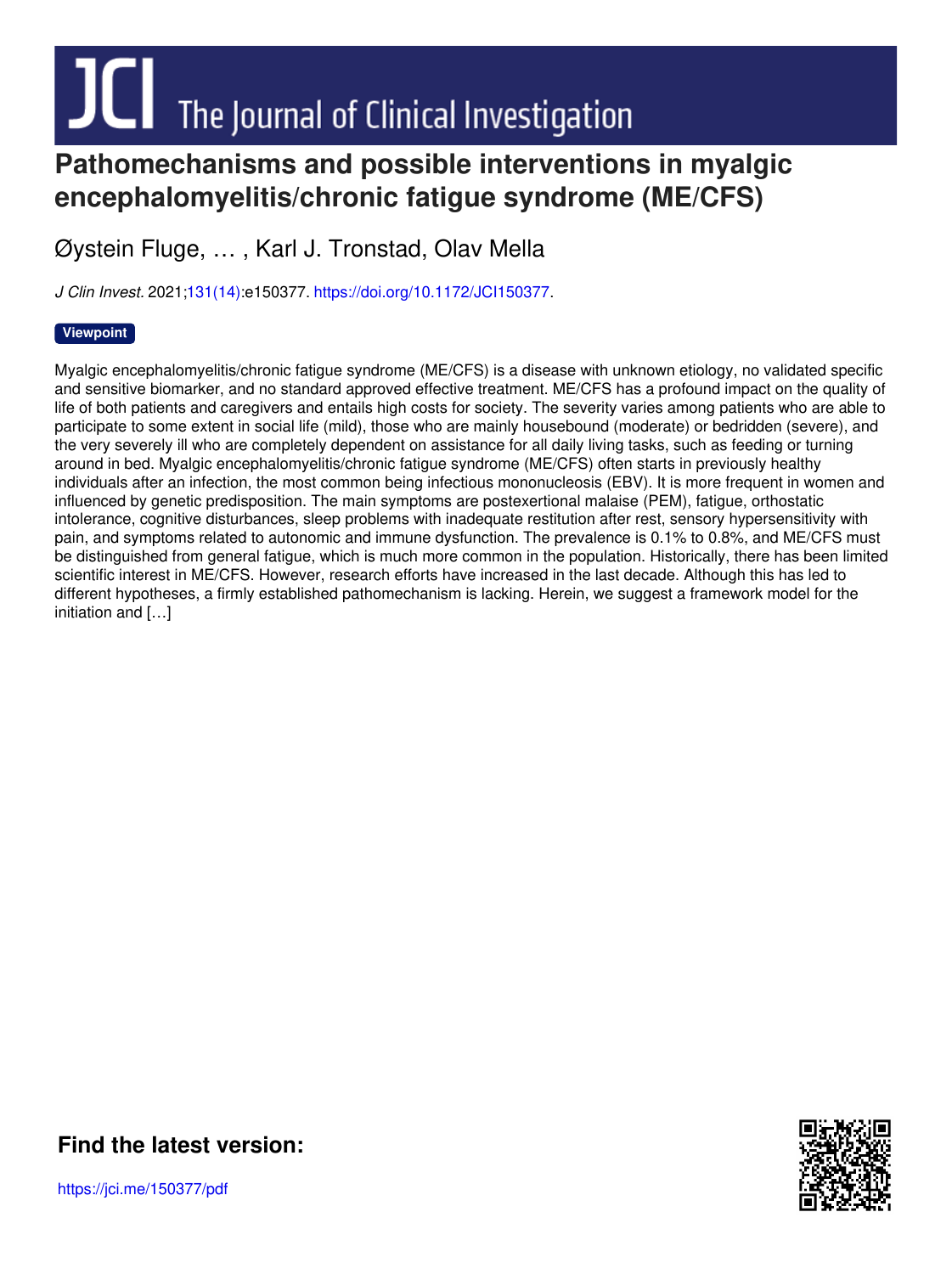### Pathomechanisms and possible interventions in myalgic encephalomyelitis/chronic fatigue syndrome (ME/CFS)

#### Øystein Fluge,<sup>1,2</sup> Karl J. Tronstad,<sup>3</sup> and Olav Mella<sup>1,2</sup>

'Department of Oncology and Medical Physics, Haukeland University Hospital, Bergen, Norway. <sup>2</sup>Department of Clinical Science and <sup>3</sup>Department of Biomedicine, University of Bergen, Bergen, Norway.

Myalgic encephalomyelitis/chronic fatigue syndrome (ME/CFS) is a disease with unknown etiology, no validated specific and sensitive biomarker, and no standard approved effective treatment. ME/CFS has a profound impact on the quality of life of both patients and caregivers and entails high costs for society. The severity varies among patients who are able to participate to some extent in social life (mild), those who are mainly housebound (moderate) or bedridden (severe), and the very severely ill who are completely dependent on assistance for all daily living tasks, such as feeding or turning around in bed.

Myalgic encephalomyelitis/chronic fatigue syndrome (ME/CFS) often starts in previously healthy individuals after an infection, the most common being infectious mononucleosis (EBV). It is more frequent in women and influenced by genetic predisposition. The main symptoms are postexertional malaise (PEM), fatigue, orthostatic intolerance, cognitive disturbances, sleep problems with inadequate restitution after rest, sensory hypersensitivity with pain, and symptoms related to autonomic and immune dysfunction. The prevalence is 0.1% to 0.8%, and ME/CFS must be distinguished from general fatigue, which is much more common in the population.

Historically, there has been limited scientific interest in ME/CFS. However, research efforts have increased in the last decade. Although this has led to different hypotheses, a firmly established pathomechanism is lacking.

Herein, we suggest a framework model for the initiation and maintenance of ME/ CFS consisting of three principal steps: (a) an initial aberrant immune response; (b) an effector system for symptom generation and maintenance; and (c) compensatory adaptations. The model and possible therapeutic opportunities are summarized in [Figure 1.](#page-2-0)

#### Immune response

Our interest in ME/CFS started in 2007 in our cancer ward, when we observed patients with long-standing ME/CFS who got cancer and who independently reported that the cancer treatment had beneficial effects on their ME/CFS. The treatments included the cytotoxic drug cyclophosphamide and/or the monoclonal B cell–depleting anti-CD20 antibody rituximab. Our observations led to the working hypothesis that ME/CFS in a subgroup could be a variant of an autoimmune disease, often with a postinfectious onset and with a role for B cells/plasma cells and antibodies. Consequently, we decided to test relevant immunomodulatory drugs in clinical trials for ME/CFS patients.

Several findings support an autoimmune disease mechanism in ME/CFS. These include a marked female preponderance, a high frequency of autoimmunity among first-degree family members (40%–55% in our trials), and enriched HLA risk alleles. Among patients with an infectious onset, associations with autoimmunity-related gene variants [\(1\)](#page-4-0) and skewed B cell receptor gene usage ([2](#page-4-1)) have been demonstrated. Furthermore, elderly ME/CFS patients have an increased risk of B cell lymphoma, especially the lowgrade marginal zone lymphomas often associated with autoimmunity or chronic infections [\(3\)](#page-4-2). Serum B cell activating

**Conflict of interest:** Haukeland University Hospital has patents on the issue of B cell depletion therapy for chronic fatigue syndrome (ME/CFS), no. PCT/EP2020/074186. ØF and OM are mentioned as inventors in these applications. **Copyright:** © 2021, American Society for Clinical Investigation.

factor (BAFF) increase and gene expression studies suggesting antigen-driven B cell clonality [\(4\)](#page-4-3) or altered B cell differentiation [\(5\)](#page-4-4) may point to B cell involvement. Beneficial clinical effects have been reported after immunoadsorption to remove plasma IgG ([6\)](#page-4-5).

Despite promising results from our early phase II trials evaluating rituximab in ME/CFS, the subsequent multicenter, double-blind, and placebo-controlled phase III trial was negative for the outcome measures (ref. 7; additional references therein). Factors that may have influenced the outcome of the phase III trial include heterogeneity among patients, placebo mechanisms, natural symptom variation, and nonoptimal outcome measures. However, our pooled experience supports that some ME/CFS patients do respond to rituximab and B cell depletion. As rituximab targets CD20-positive cells, patients whose autoantibody production occurs in CD20-positive plasmablasts would be likely responders. In the majority of patients, however, autoantibodies may be produced in CD20-negative, long-lived plasma cells not targeted by rituximab [\(Fig](#page-2-0)[ure 1\)](#page-2-0). These are known mechanisms in several established autoimmune diseases. However, other parts of the immune system may play important pathomechanistic roles in other subgroups of ME/CFS patients.

We also performed an open-label phase II trial with intravenous cyclophosphamide, in which half the patients reported clinical responses lasting several years [\(8](#page-4-6)). Cyclophosphamide has broad effects on several subsets of lymphocytes, and the mechanism for benefit in ME/CFS could involve the antiproliferative effects inhibiting B cell activation to plasmablasts [\(Figure 1\)](#page-2-0). Although there were no severe side effects, cyclophosphamide can induce infertility, and a broader use in ME/CFS patients is problematic due to toxicity concerns. Further, we have seen symptom improvement in ME/CFS patients using

1

**Reference information:** *J Clin Invest*. 2021;131(14):e150377. https://doi.org[/10.1172/JCI150377](https://doi.org/10.1172/JCI150377).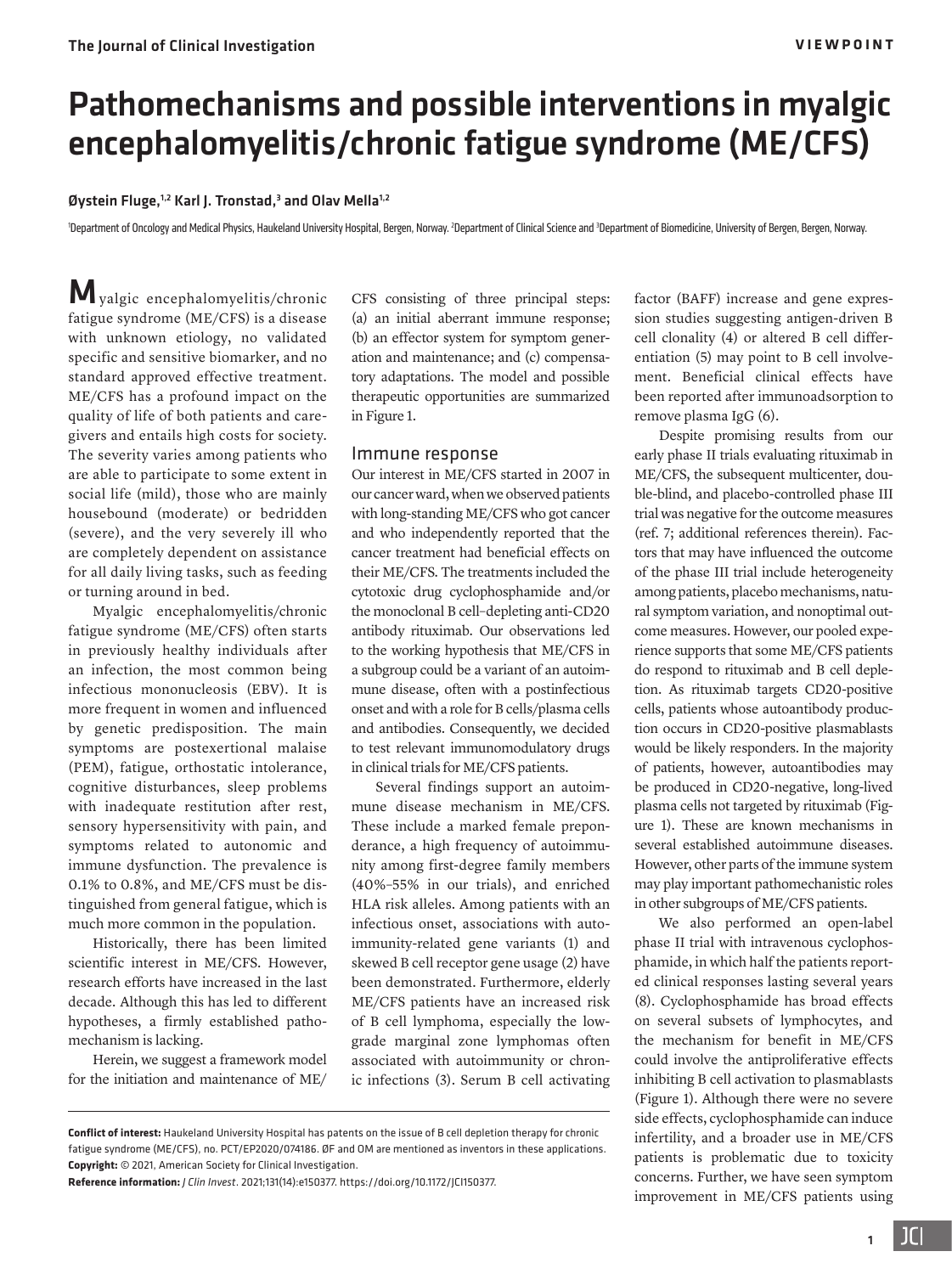#### <span id="page-2-0"></span>**VIEWPOINT** [The Journal of Clinical Investigation](https://www.jci.org)



bortezomib, which mainly targets plasma cells, but this proteasome inhibitor is also associated with toxicity concerns.

If our interpretations regarding B cells/ plasma cells and autoantibodies in ME/CFS hold true, plasma cell targeting and immunoglobulin manipulation are therapeutic opportunities to be explored in approved clinical studies. Possible trials could include drugs that reduce serum IgG by targeting

Fc receptor neonatal (FcRn), anti-CD38 antibodies to target long-lived plasma cells or anti-BAFF antibody to target disrupted B cell homeostasis (Figure 1).

#### Impaired autoregulation of blood flow

How are these proposed immune disturbances and autoantibodies translated to the recognizable clinical picture of ME/CFS, **Figure 1. Proposed model for ME/CFS pathomechanisms.** We suggest three principal steps

underlie the initiation and maintenance of ME/ CFS. (i) Immune response after infection serves as a triggering event, with a role for B cells/plasma cells and autoantibodies in the underlying pathology. (ii) The vascular system and possibly GPCRs are potential targets for autoantibodies, which may affect endothelium or neurovascular control and autonomic small nerve fibers. The autoantibodies could be pathogenic IgGs or functional autoantibodies that normally occur after infection, but persist and fail to resolve over time. This disturbed homeostasis involves endothelial dysfunction in large and small arteries, impaired venous return and preload failure, and arteriovenous shunting, presumed to result in impaired autoregulation of blood flow and tissue hypoxia on exertion. (iii) Secondary compensatory efforts may add to the clinical presentation and symptoms. They include autonomic adaptations, often with increased sympathetic tone, and metabolic adaptations aiming to restore energy supply. Possible strategies for clinical trials targeting these pathways are also indicated.

with PEM as the cardinal symptom? We believe that the clinical symptoms in ME/ CFS suggest inadequate autoregulation of blood flow according to the demands of tissues, resulting in tissue hypoxia. This is associated with lactate accumulation from limited exertion, in some patients even at rest.

There is growing evidence for endothelial dysfunction in ME/CFS, affecting large arteries, assessed by flow-mediated dilation (FMD), and small arteries, assessed by postocclusive reactive hyperemia (refs. 9, 10, and Figure 1). FMD mainly reflects the release of nitric oxide (NO) from endothelial cells in response to shear stress in vessel walls. However, patients had intact ability to dilate adequately from endothelium-independent vasodilation when given sublingual nitroglycerin. The endothelial dysfunction was not associated with laboratory markers of endothelial dysfunction seen in cardiovascular disease, which argues for a different mechanism, possibly related to an abnormal immune response [\(10](#page-4-7)).

Head-up tilt testing using extracranial Doppler measurements of carotid and vertebral arteries has shown reduced cerebral blood flow [\(11\)](#page-4-8), which may contribute to PEM and cognitive dysfunction. In a recent study assessing ME/CFS patients with upright cardiopulmonary exercise test (CPET) and invasive mon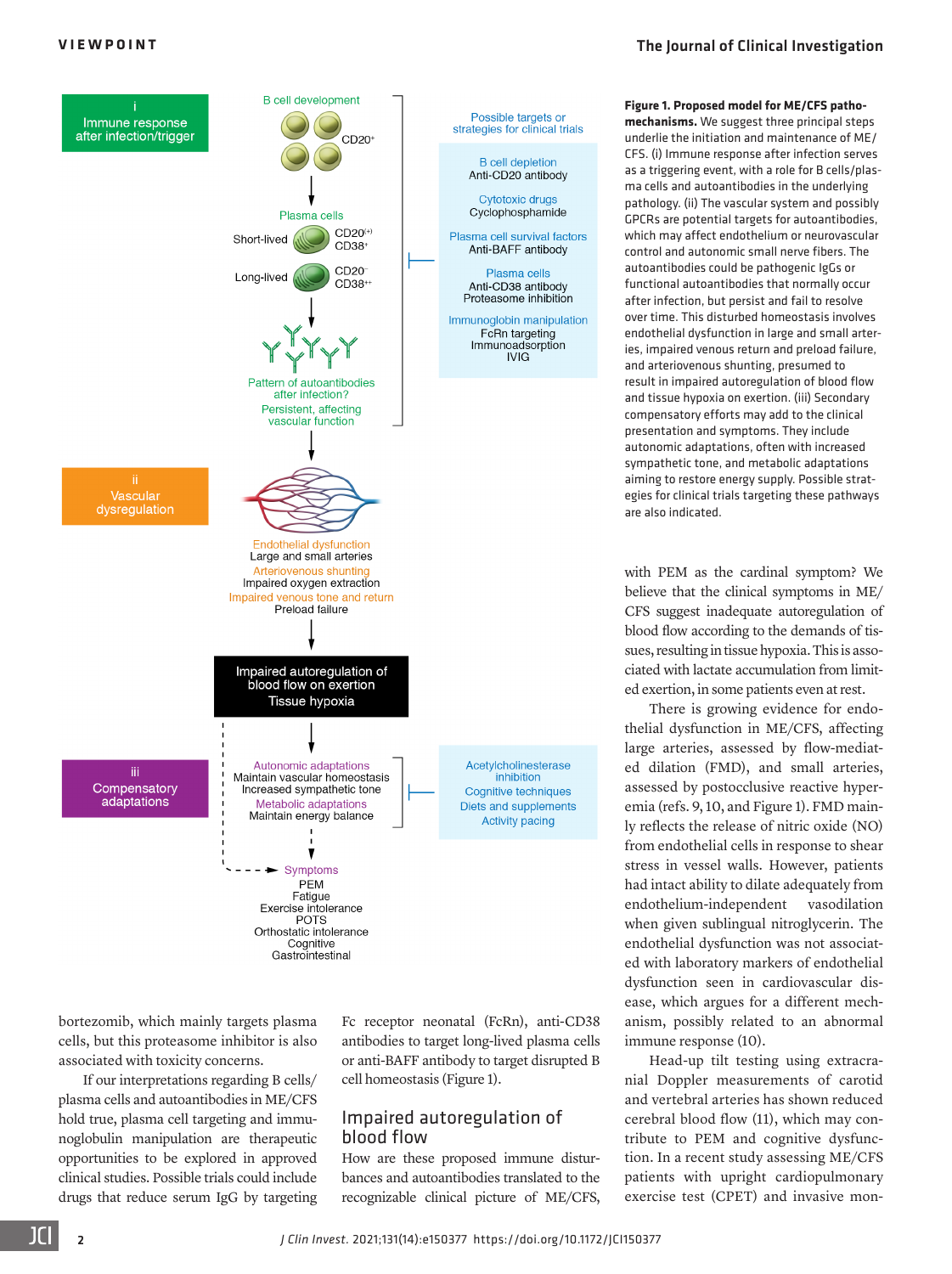itoring, a subgroup of the patients had reduced right atrial pressure and venous return (preload failure), with reduced cardiac output and reduced peak oxygen uptake on exertion ([12](#page-4-22)). Other ME/CFS patients showed evidence of microcirculatory disturbances with impaired peripheral oxygen extraction, compatible with arteriovenous (AV) shunting and possibly related to neurovascular dysregulation and small fiber neuropathy [\(12](#page-4-22)). Impaired oxygen extraction in muscles during exercise tests has also been demonstrated by noninvasive measurements [\(13](#page-4-23)). According to the CPET test results, the circulatory disturbances could not be explained by deconditioning in patients with orthostatic intolerance and reduced cerebral blood flow upon head-up tilt testing [\(14\)](#page-4-24) nor in patients with exercise intolerance and low biventricular filling pressures or impaired AV oxygen extraction ([12\)](#page-4-22). It would, however, be expected that physical deconditioning and other effects of long-lasting disease may contribute to symptom worsening.

Endothelial dysfunction with inadequate flow regulation to meet the demands of tissues, reduced venous tone and return, and reduced cardiac output on exertion as well as AV shunting with reduced peripheral oxygen extraction would all result in tissue hypoxia, which we believe may be a common pathomechanistic denominator in ME/CFS ([Figure 1](#page-2-0)). Several two-day CPET studies have shown that ME/CFS patients have ventilatory anaerobic threshold at a lower workload compared with healthy subjects, especially on day two [\(15\)](#page-4-25), which is a manifestation of PEM. PEM often occurs with a time lag after exertion and may be sustained for days and weeks. One may speculate that some symptom-generating factors are pathologically reinforced by exercise. Moreover, patient reports of transient symptom improvement from oxygen inhalation, from nitroglycerin-mediated vasodilation (briefly alleviating the "brain fog"), or from saline infusions (to increase volume and venous pressure) may correspond with poor vasoregulation. Evidence of neuroinflammation in ME/CFS, associated with lactate accumulation and microglia activation [\(16\)](#page-4-26), could also be related to impaired autoregulation of blood flow and brain tissue hypoxia caused by mental or physical exertion.

#### Compensatory adaptations

For decades, autonomic dysfunction in ME/CFS has been repeatedly demonstrated [\(17](#page-4-17)). Predominantly, increased sympathetic tone and altered sympathovagal balance have been reported; see, e.g., J. Słomko et al. [\(18\)](#page-4-18). We interpret the autonomic disturbances and increased sympathetic output as probable secondary and compensatory adaptations to inefficient blood flow regulation upon exertion. Alternatively, in some patients, there could be a primary autonomic pathomechanism with increased sympathetic tone.

Several studies have reported metabolic changes in ME/CFS patients, e.g., A. Germain et al. [\(19\)](#page-4-19) and Ø. Fluge et al. ([20\)](#page-4-20). The results suggest altered utilization of substrates for energy metabolism, such as increased use of amino acids and fatty acids for tricarboxylic acid cycle (TCA) fueling, with reduced glucose and pyruvate oxidation. Impaired pyruvate dehydrogenase (PDH) function due to increased expression of PDH kinases (PDKs) ([20\)](#page-4-20) may indicate chronic activation of physiological metabolic programs that normally protect cellular energy (ATP) supply under demanding conditions, such as endurance exercise, hypoxia, or starvation. Metabolic adaptations, aiming to maintain and restore energy supply, may be caused by an underlying tissue hypoxia on exertion in ME/CFS. This restriction will compromise homeostasis and promote energy strain and corresponding metabolic responses.

#### Variant of autoimmune mechanism?

In established autoimmune diseases, pathogenic IgGs often associate with complement activation, inflammation, and tissue injury. These features are not characteristic of ME/CFS. We suggest that a variant of an autoimmune mechanism affects the autonomic control of blood vessel tone and flow autoregulation. ME/CFS overlaps clinically with postural orthostatic tachycardia syndrome (POTS), orthostatic intolerance, fibromyalgia, and complex regional pain syndrome. We speculate that these illnesses could be associated with a pattern of autoantibodies occurring after triggers such as systemic infections [\(21\)](#page-4-21), but not resolving properly over time. In ME/CFS, a persistent functional autoantibody pattern could disturb blood

vessel autoregulation and lead to secondary metabolic and autonomic adaptations [\(Figure 1\)](#page-2-0).

To this end, functional GPCR autoantibodies may be involved [\(22\)](#page-4-9). Agonistic autoantibodies to β2 adrenergic receptors (β2ARs) and muscarinic 3 receptors have been demonstrated in orthostatic hypotension ([23\)](#page-4-10). In POTS, an autoimmune basis has been suggested by the presence of several functional autoantibodies toward GPCRs affecting blood pressure and heart rate regulation, such as antibodies to α1AR, β1AR, and β2AR ([24](#page-4-11)), and also toward angiotensin II type 1 receptor. Autoantibodies to GPCRs, including adrenergic and muscarinic receptors, have been investigated in ME/CFS ([25\)](#page-4-12), and anti-β2AR antibodies were proposed to have an important role [\(26\)](#page-4-13). Although GPCR autoantibodies are also present in healthy individuals, it is possible that they contribute in regulatory networks associated with different physiological states and with disease [\(27](#page-4-14)).

A recent study using rapid extracellular antigen profiling (REAP) to assess autoantibodies against the "exoproteome" (secreted and extracellular proteins) after COVID-19 infection showed a myriad of autoantibodies with functional impairment of many important immune-related and receptor molecules [\(28](#page-4-15)). Similar broad autoantibody responses may possibly occur after other systemic infections that could trigger ME/ CFS, such as infectious mononucleosis. In a study of CFS risk after infectious mononucleosis among adolescents, 13%, 7%, and 4% met the Fukuda diagnostic criteria for CFS after 6, 12, and 24 months, respectively [\(29](#page-4-16)). Such decreasing risk over time could be compatible with an initial pattern of diverse regulatory autoantibodies perturbing function, normally resolving over time, but in some patients persisting and contributing to ME/CFS.

#### Conclusions

Our proposed pathomechanistic model [\(Figure 1\)](#page-2-0) is compatible with the lack of obvious histologic inflammation in tissue samples from ME/CFS, lack of overt organ damage, and the potential for recovery — sometimes spontaneous and without sequelae. Future research should focus on the natural course of ME/CFS over time to identify the mechanisms that induce and